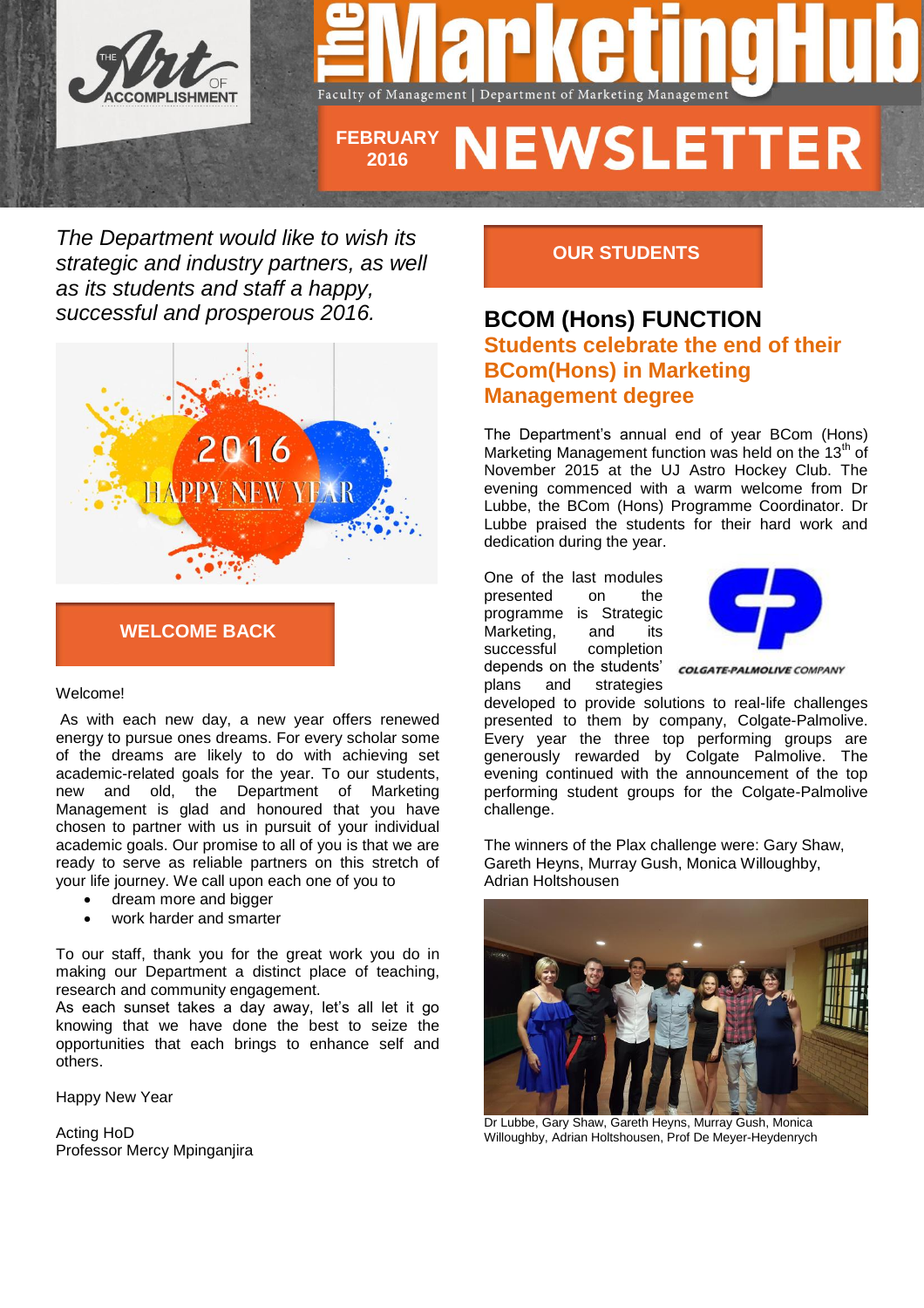The winners of the Protex challenge were: Hugh Mupfunya, Sive Mayiya, Puleng Mofokeng, July Sekhoto, Tracy Mulwela, Jackson Nthuba.



Dr Lubbe, Hugh Mupfunya, Sive Mayiya, Puleng Mofokeng, July Sekhoto, Tracy Mulwela, Jackson Nthuba, Prof De Meyer-Heydenrych

The winners of the Sta-soft challenge were: Nathan Vtshubi Ilunga, Kristen Harris, Lebogang Makgatho, Azmina Khan, Peter Mochaki, Sebenzile Mdlalose.



Dr Lubbe, Nathan Vtshubi Ilunga, Kristen Harris, Lebogang Makgatho, Azmina Khan, Peter Mochaki, Sebenzile Mdlalose, Prof De Meyer-Heydenrych

The evening concluded with another "awards" ceremony that was initiated by the students. Lecturers and students received prizes for categories like "best lecturer", "best dressed student/lecturer" "least enthusiastic student" and "kindest person" to name a few. The winners were announced and the prizes handed over by students Kumbirai Chiunda and Murray Gush. These awards provided for lots of fun and continuous laughter at the event.

Another year of hard work, stress, tears, lots of learning and laughter on the BCom (Hons) programme has come to an end and the Department would like to extend big congratulations to all the students who have successfully completed the programme and also wish all the students well with their future endeavours.



Kumbi Chiunda and Murray Gush announcing the winners.

# **MASTER'S & DOCTORAL FUNCTION 2015 The Department rewards its postgraduate students**

Every year the Department hosts a special function to honour its Master's and Doctoral students. The 2015 function took place on the  $28<sup>th</sup>$  of October at the Bistrovine in Greenside. Master's students Roy Shamhuyenhanzva and Nicole Cunningham both obtained their degrees with Cum Laude, and Dr Elmarie Strydom successfully obtained her PhD.

The Department is incredibly proud of its Master's and Doctoral students and wishes to thanks them for their hard work and dedication. The Department also wishes them all the best for the future.



Prof De Meyer-Heydenrych and Mr Shamhuyenhanzva



Prof Prof De Meyer-Heydenrych and Ms Cunningham



Prof De Meyer-Heydenrych and Dr Elmarie Strydom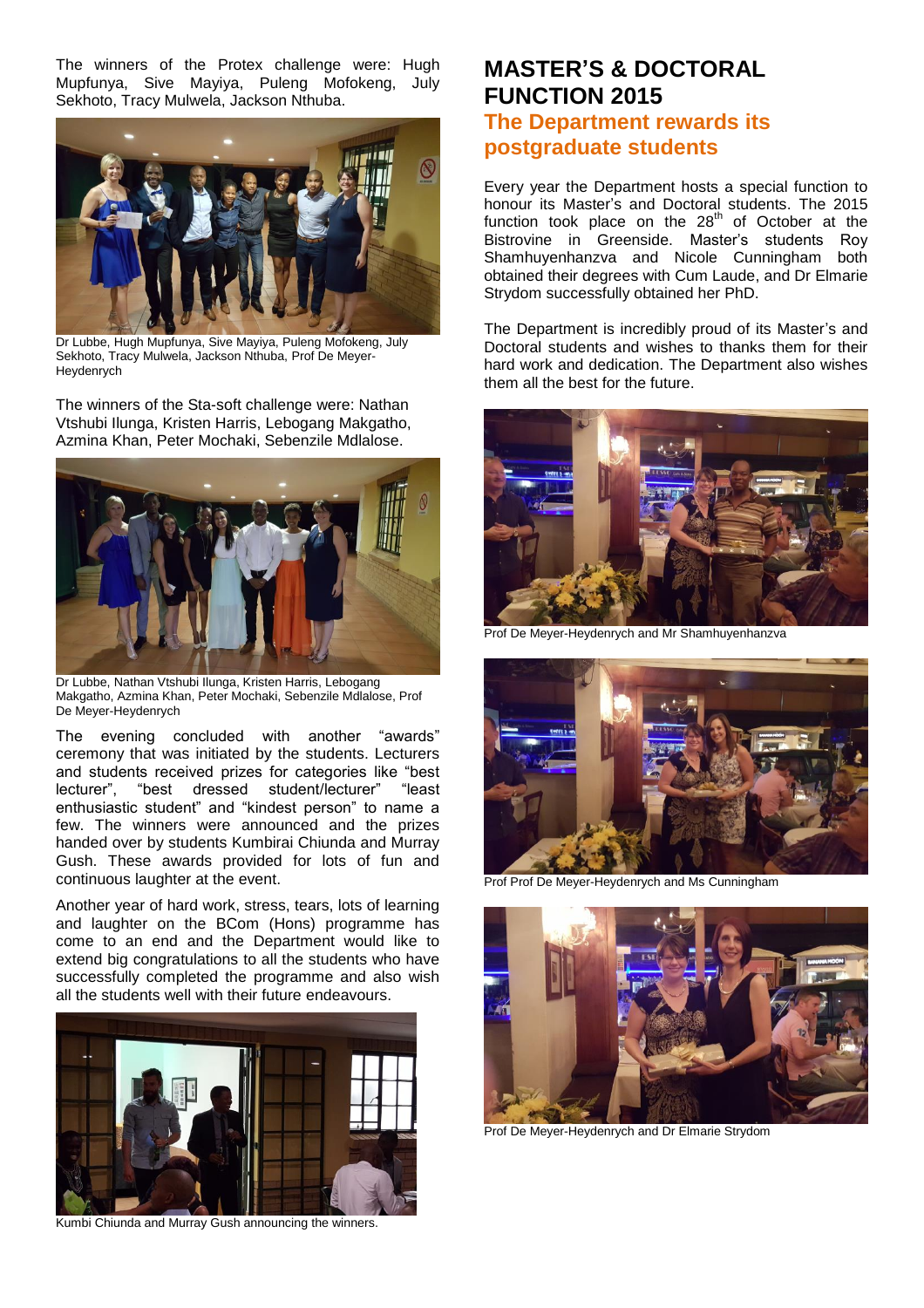## **DEPARTMENTAL ACTIVITIES**

# **TIME FOR TEAM BUILDING Department's staff show off their cooking skills**

The Department had a fun team building day on the  $2^{nd}$ of December 2015 at Tastebud. Staff members were assigned to cook in teams of two and the theme was French cooking. Each team was assigned a different French recipe to cook. All the dishes were enjoyed afterwards as the lunch menu for the day. It was a truly fun experience and the staff thoroughly enjoyed it!



The Department's staff in action at the teambuilding



The cooking begins



Ms Mashaba carefully cuts the phyllo pastry



Always time to chat… Mrs Frazer and Ms Cunningham

## **PERSONNEL**

# **NEW DEPUTY HEADS OF DEPARTMENT Prof Mpinganjira and Mr Mbango**

Prof Mercy Mpinganjira and Mr Phineas Mbango were voted as the new deputy HoDs on the two campuses where the Department is located. Prof Mpinganjira is the new deputy HoD on the Kingsway campus and Mr Mbango the new deputy HoD on the Bunting Road campus. Prof Mpinganjira is also currently the acting HoD, as current HoD Prof De Meyer-Heydenrych is on maternity leave.





Prof Mpinganjira **Mr Mbango** 

# **NEW STAFF MEMBER Welcome Mr Mkihze**

#### Hello, Everyone

My name is Njabulo Mkhize, you can call me by my full name no shortening please. Well, that was the Marketing Department joke that happened in my first meeting. So let's keep it at Njabulo. I have another 'English' name which I prefer not be to be called by, although it has the same meaning as Njabulo.

I am from KwaZulu-Natal, the most beautiful province in South Africa. I was born and bred there. I speak two languages; Zulu and English… don't try any other language with me. I am fascinated at the amount of different languages I have heard here in Johannesburg and the awesome diversity. If you come from KZN, you always expect white people to speak English and all black people to speak Zulu, so the JHB diversity is refreshing.